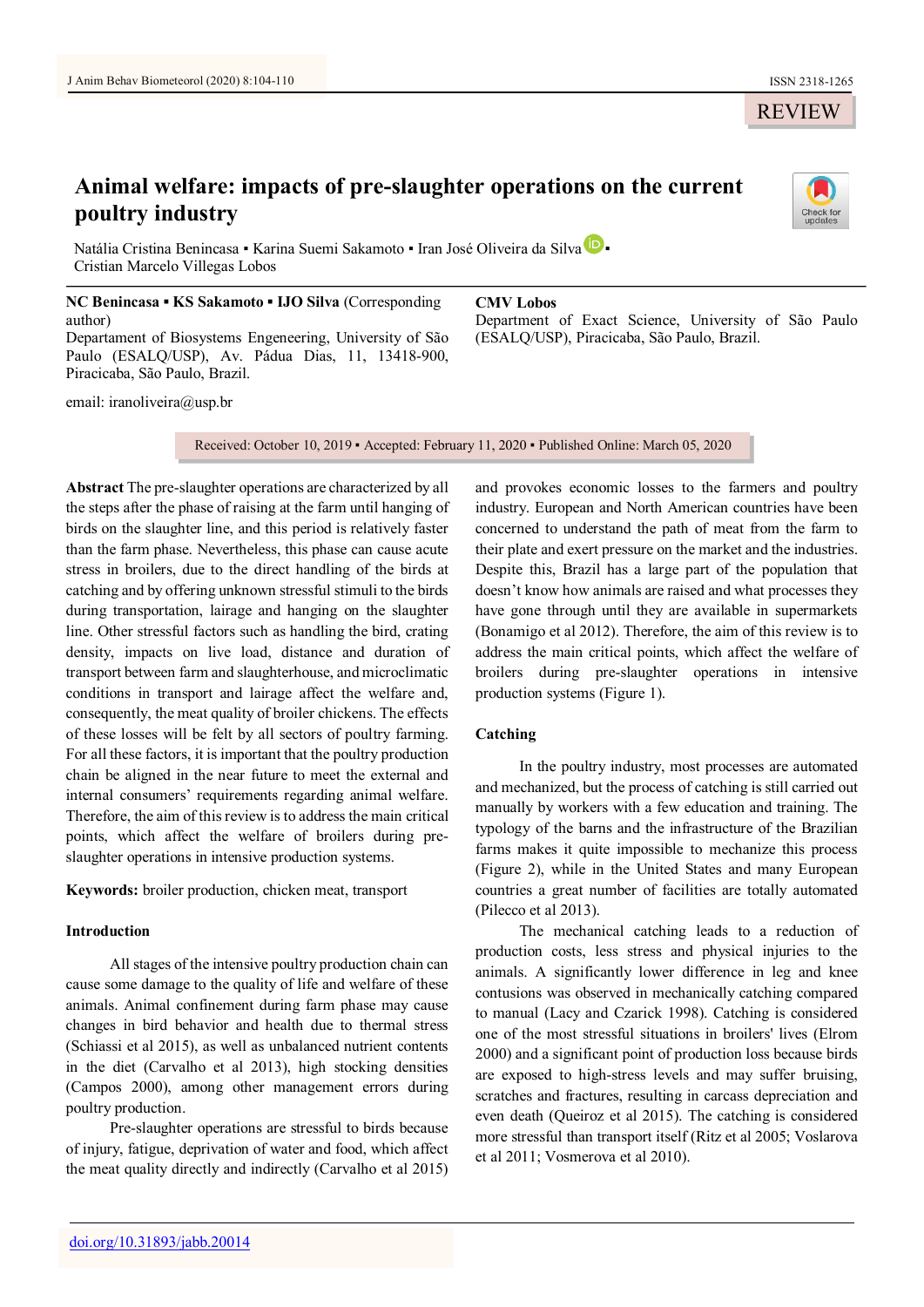The method of manual catching by the bird's back (Figure 2) is recommended by the welfare animal and results in better carcass quality by reducing traumas, although it increases the cost and duration of the process (less efficiency); and the method by neck may cause scratches on the back and thighs, and cause suffocation when introducing the birds into the crates (Leandro et al 2001; Pilecco et al 2013).

According to Schwartzkopf-Genswein et al (2012), there are contradictions about the catching methods which

cause less stress, and which is better for welfare. Although the different catching methods cause different injuries and degrees of severity, the catching method may not be the major impact factor. Langkabel et al (2015), compared two catching methods and concluded that handling the birds with caution is more important than the catch method, because the longer the bird remains suspended in the hands of the catcher, the greater the chances of lesions occur.



**Figure 1** Flowchart of the main factors influencing broilers during the phases of pre-slaughter operations.

The major causes of bruising in the broiler breast are crating the birds quickly through a small opening at the top in the transport crates, and a deregulated mechanical catch system, which places the birds in the transport drawers (Grandin 2015). According to Mendes and Komiyama (2011), 30 to 50% of hematomas occur during catching.

Fractures occurring in conscious birds are painful and compromise welfare. Fractures during the catching and transport are more serious in assessing welfare because they cause prolonged suffering (Kittelsen et al 2015b). During the catching and loading, the employees' ergonomics should be considered as a priority since the human well-being has a direct impact on the animal welfare and the final carcass quality (Carvalho et al 2013; Santana et al 2008).

The aviaries are usually unpleasant places because there is dust and ammonia concentration can be quite high, which can irritate the nasal and ocular mucous membranes of broilers and workers. In addition, it is difficult because the lamps are turned off to reduce the visual acuity of the animals and keep them calm. However, the procedure itself, however

good and fast, also affects broiler chickens health and welfare because of their greater susceptibility to heat stress during and after catching, due to handling (Queiroz et al 2015).

Training of workers involved can reduce the frequency of injuries (Aristides et al 2007). Therefore, continuous training is fundamental when catching crew is composed of young people and workers with little experience (Pilecco et al 2013).

## **Transport**

Throughout the chicken production chain, transportation from the farm to the slaughterhouse is one of the most important sources of stress, especially heat stress (Spurio et al 2016). The microclimatic conditions in the vehicles are the most significant factor and greatest cause of production losses and deaths due to thermal stress (Dadgar et al 2011; Schwartzkopf-Genswein et al 2012; Strawford et al 2011).

Unlike other mild climate countries, the transportation of broilers in Brazil is carried out on a truck that has totally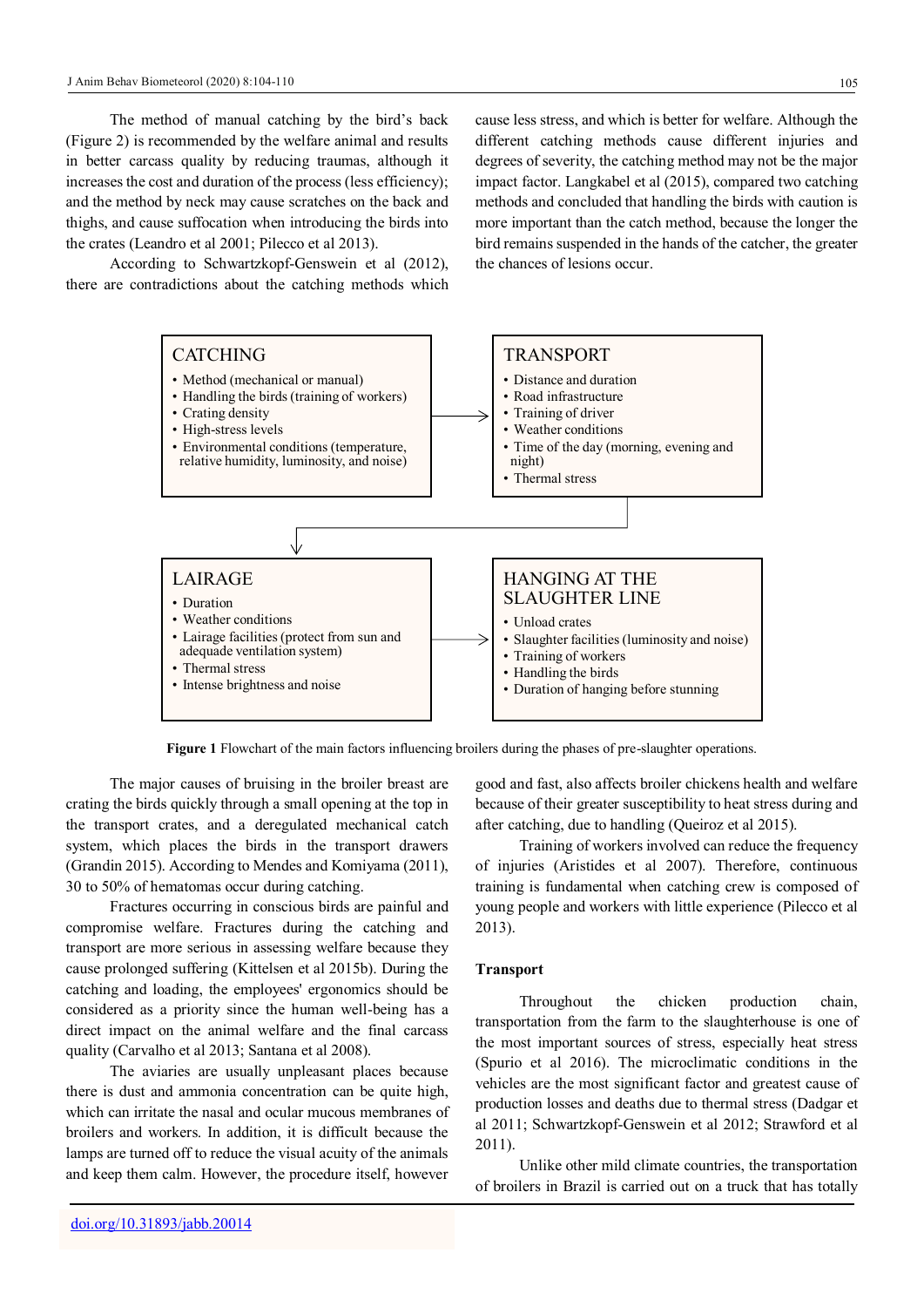open sides (Figure 2). In this way, the birds are submitted to climatic weather along the route between farm and slaughterhouse.

#### *Crating density and thermal comfort*

Due to the increase of the birds' panting, high densities during transportation influence the mechanisms of thermal exchange, which will be hampered by reduced air turnover in the small space available in the crates and increase the air humidity of the cargo microclimate (Kettlewell 1989; Mitchell and Kettlewell 1994).

The central and rear parts of the truck are the most problematic in terms of air temperature and air relative humidity presenting high values in both winter and summer - so that they are the most propitious regions to cause production losses (Barbosa Filho et al 2009; Barbosa Filho et al 2014; Mitchell and Kettlewell 1998). The thermal changes due to evaporation are compromised under high temperature and humidity conditions, because the amount of heat lost by broilers will depend on the difference between the aqueous vapor pressure at the evaporation surface of the air as well as the velocity of the air moving on the moist surface (Abreu and Abreu 2011).



**Figure 2** Phases of pre-slaughter operations from farm to the slaughterhouse (A and B catching, C transport and D lairage).

## *Impacts, distance and duration of transport*

During the transport act three different types of forces. They are: the "horizontal forces", which derive from the medium to high-velocity curves, of abrupt changes of motion, when a body moves laterally; "vertical forces", which cause a body to move from the bottom up, arising from the normal movements of the suspension of a vehicle and the "longitudinal forces", when the body moves back and forth, derived from the normal braking of the vehicle or due to the unevenness of the road (Walber and Tamagna 2009).

Broilers prefer to be in thermally stressful environments (40°C and 21% relative humidity) than in environments with 2.00 Hz frequency vibration and 1.00 ms<sup>-2</sup> acceleration, demonstrating the aversion of these animals to this type of stressor (Abeyesinghe et al 2001). Later, however, the opposite was demonstrated, indicating that chickens do not avoid vibration, but significantly avoid thermal stress (Maccaluim et al 2003). Despite the contradictory results, it is notorious that these factors exert negative effects on animal welfare.

The distance traveled, and the incidence of breast bruises and wing fractures are positively correlated, so longer distances cause more injuries, as well as higher densities (Carlyle et al 1997; Costa et al 2007). However, Barbosa Filho et al (2014) found a higher mortality rate in transport at lower distances in the afternoon when compared to long-distance in the morning and evening hours in the summer, demonstrating that the temperature, humidity and season of the year exert great influence in this dynamic.

Increased transport duration is also associated with increased plumage contamination because animals eliminate their excreta and remain in contact with them in crates for a long time before being slaughtered (Jacobs et al 2016a).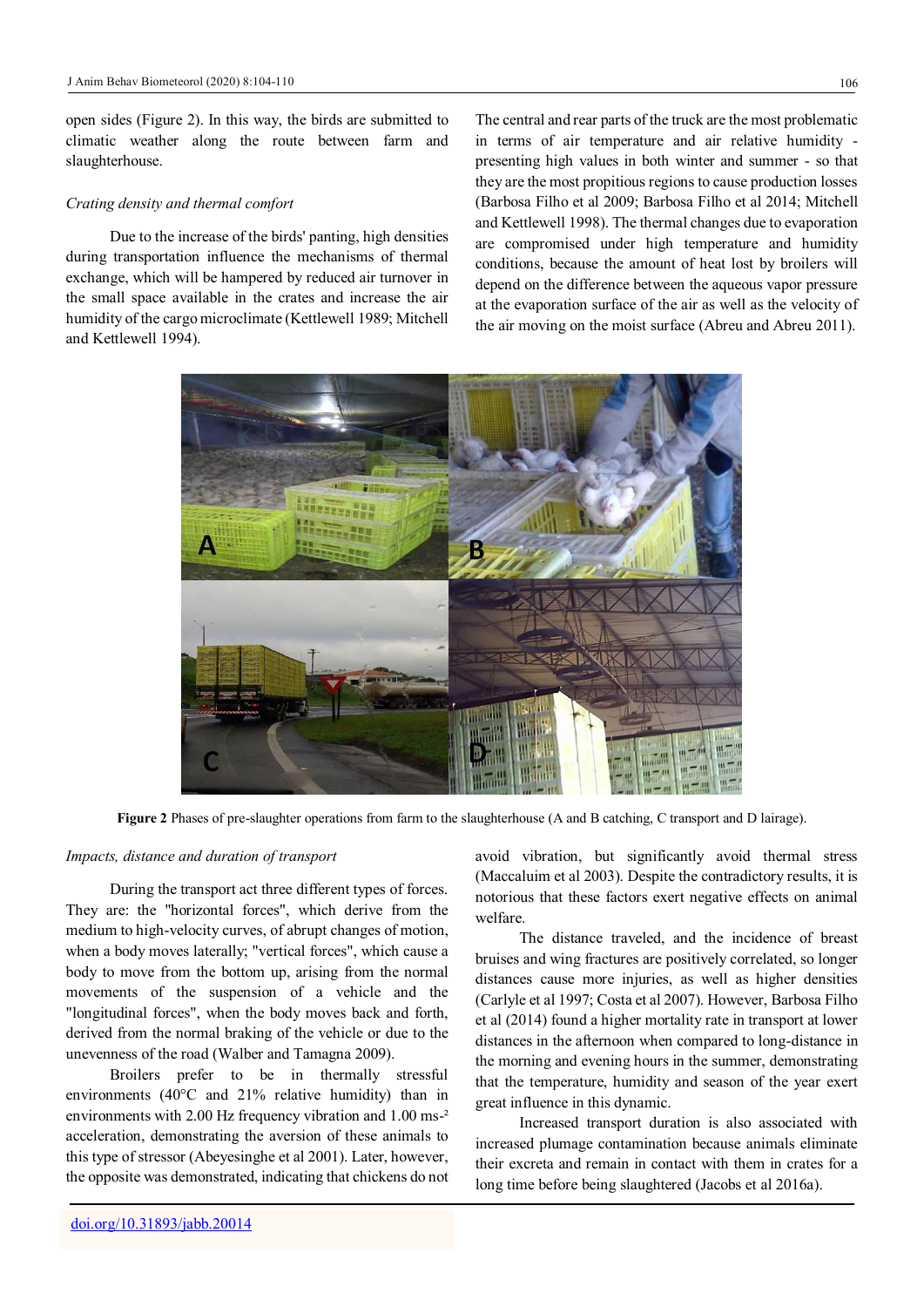#### **Lairage**

The birds come to the slaughterhouse physiologically compromised, and the lairage is essential for the thermal reequilibration of the newly arrived birds of transport (Vieira et al 2010) (Figure 2). At this stage, birds may be exposed to a variety of stressors, such as enclosure confinement, intense brightness, food and water fasting, high crating density and long lairage periods that may lead to increased mortality rates (Bayliss and Hinton 1990). During the lairage period, broiler chickens are submitted to sound stimuli and to a variety of potential stressors, which induce significant increases in blood corticosterone concentration and may increase the mortality rate (Grilli et al 2015). Also, some authors suggest that if the lairage area is heated, the increase in lairage period will contribute to the reduction of the rectal temperature of broilers, and the lairage period should be longer than 2 hours for animals transported over short distances and less than 1 hour for those transported over distances greater than 50 km, to improve the welfare of these animals (Vieira et al 2010). It was observed by Silva et al (2007) that the duration of exposure to high temperatures and relative humidity significantly influenced the rectal temperature of broilers and the respiratory rate.

## *Dead on arrival (DOA)*

It expresses the mortality that occurred during the preslaughter period and represents a significant economic loss in the poultry industry, considered as an indicator of bird health and welfare (Chauvin et al 2011; Jacobs et al 2016b).

DOA can be influenced by strain, health, and aspects of the pre-slaughter period, such as catching method, crating density, climatic conditions, transport conditions, transport duration, distance traveled and lairage conditions (Chauvin et al 2011; EFSA, 2012; Jacobs et al 2016b; Vieira et al 2011). It could be used as a first factor and rapid screening of animal welfare in the pre-slaughter period under commercial conditions. Deaths can occur during any of the pre-slaughter stages; however, deaths are not only a consequence of preslaughter stages but also farm conditions (Chauvin et al 2011).

The most frequently pathological lesions found in the literature are infectious diseases, cardiovascular disorders, and traumas (Nijdam et al 2006). Wing fractures are the most common postmortem findings in broilers (Gregory and Austin 1992; Nijdam et al 2006), but pre-existing diseases such as osteomyelitis and ascites also have importance (Kittelsen et al 2015a). Other factors have been identified as the most common causes of death in broiler chickens during the preslaughter phase, such as sudden death syndrome and traumatic injuries in general, including fractures and ruptures of the liver (Kittelsen et al 2015b). Infectious diseases and heat stress, in

turn, are also important causes reported in the literature (Bayliss and Hinton 1990; Nijdam et al 2004; Ritz et al 2005).

The method of catching is another factor impacting DOA, mechanical catching being more associated with a high DOA rate than manual catching and considered deadlier in several studies (Chauvin et al 2011; Knierim and Gocke 2003; Nijdam et al 2005; Vizzier-Thaxton et al 2006).

Crating density is related to the increase in DOA. High densities favor thermal stress (hyperthermia) caused by increased humidity in the environment and insufficient ventilation rate (Nijdam et al 2004). Low densities may be associated with the generation of lesions in birds (Chauvin et al 2011). Post-mortem evaluations of birds, which died at the slaughterhouse, revealed that 40% of the birds died from thermal stress due to uneven ventilation in the truck and failures of bird's thermoregulation (Kettlewell et al 2000).

According to Schwartzkopf-Genswein et al (2012), most studies associate long-term transport with high bird mortality (Nijdam et al 2004; Vecerek et al 2006; Vieira et al 2011), while the experiment of Vosmerova et al (2010) showed that short-duration transports may be more stressful for birds because they do not have enough time to recover from handling-induced stress during catching and crating, which is the most stressful source of all the process.

In general, there is no optimal duration for lairage to ensure consistently low mortality rates. The duration of lairage does not affect DOA rate since the climatic conditions of the lairage environment are controlled and within ranges of thermal comfort (Bianchi et al 2005; Vieira et al 2011). On the other hand, Silva and Vieira (2010) affirm that acceptable values of mortality should be between 0.10 and 0.50%, while for Grandin (2009) a percentage of 0.50% is considered as "acceptable" and 0.25% as "excellent".

## *Hanging at the slaughter line*

At the loading platform, the slaughter line should be positioned to cause the least possible disturbance to birds (Grilli et al 2015), and should remain between 12 and 60 seconds hanging before stunning (Bedanova et al 2007), to avoid stress, reduce wing injuries, and consequently injuries such as wing fractures, bruises on the carcass, haemorrhages, bruises on the thighs, scratches on the back and thighs (Jones and Satterlee 1997; Mendes and Komiyama 2011).

# *Identification and classification of injuries*

Although the broiler genetic strains have evolved significantly, broiler chickens do not have a skeleton compatible with their weight and bone structure ends up receiving an overload. Thus, even if pre-slaughter operations are carried out properly, many birds will have lesions such as fractures and bruises. Despite this, injuries have different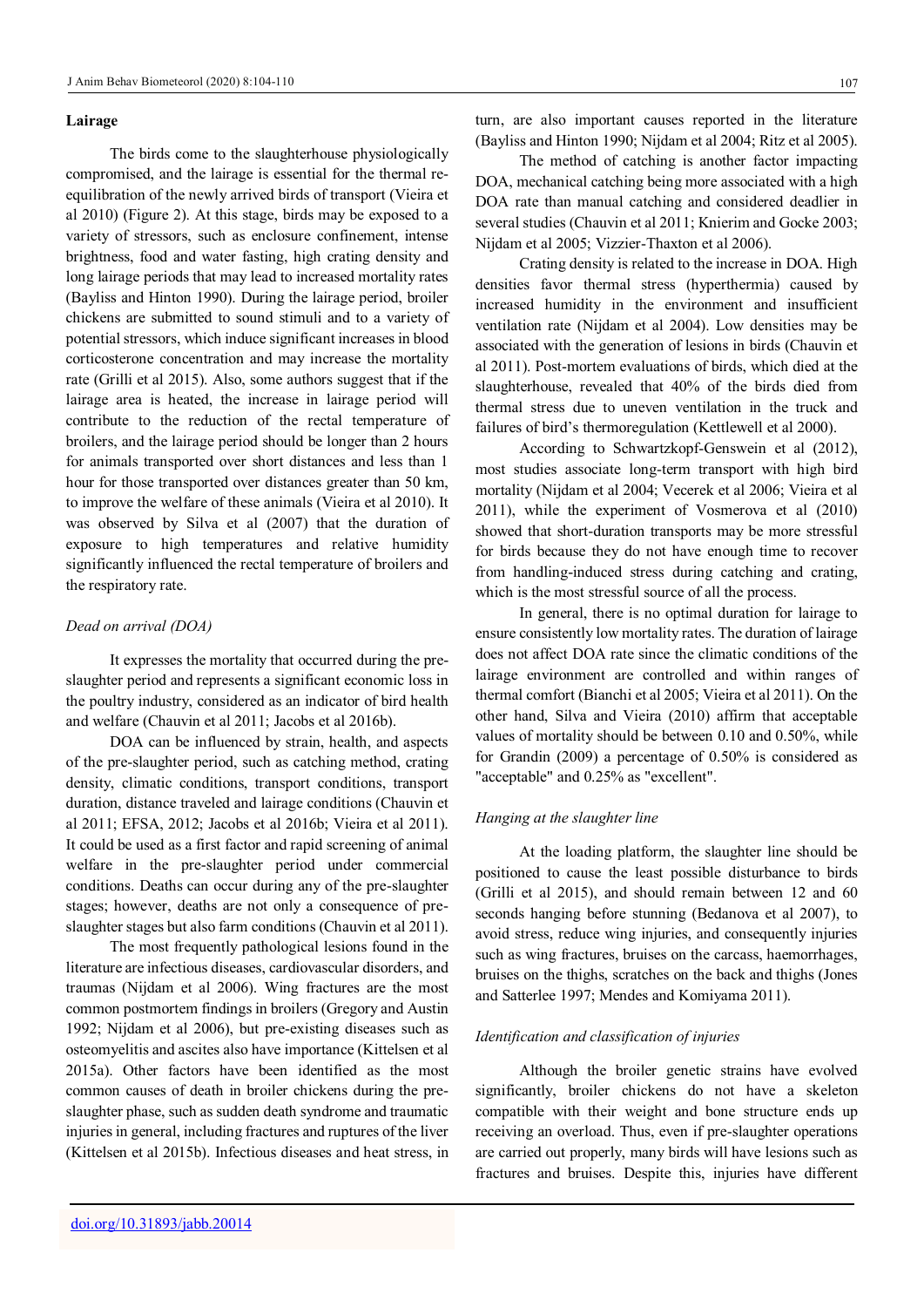levels of severity. In order to have a sense of their impact, the measurement of lesions through scores is an important tool already widely used in scientific circles.

There is a wide range of lesions scores available for various parts of broiler body, however, the Welfare Quality protocol for broilers is the one, which brings complete information about the welfare measurement, because it suggests divisions in categories based on severity, such as assessment scores of plumage cleaning, hock burn, and footpad dermatitis.

Broilers' agitation can cause hemorrhagic lesions in the limbs, which will be a production loss at the end of processing. In addition, when agitated birds will flap their wings, raise dust and may disseminate spores which will contaminate the carcass (Vegro and Rocha 2007). The hanging is performed manually and requires training, technique, and supervision to be well done and to avoid the generation of bruises on the carcass. It is necessary that the height of workers in the hanging area is similar, so not influence the pressure imposed on the bird during their placement in the line, which can also cause leg injuries (Vieira 2012).

As well described in this topic, broiler chickens are greatly affected by the conditions under pre-slaughter operations take place. All of them have limitations that must be identified and the best management to minimize stress and production losses. This must be in accordance with the goals of the producers and company because the profits from the final product impact them directly.

## **Final considerations**

Injuries and harm to bird welfare should be studied together, as they may be related and cause damages in later stages, helping to track and prevent these production losses along the poultry chain. The pre-slaughter period may affect bird welfare in different aspects and levels of severity since each stage of this period may be harmful and have a degree of influence. Therefore, it is important to develop indicators for the rapid identification of multiple problems and control of production losses in modern poultry farming.

## **Conflict of Interest**

The author declare no conflict of interest.

# **References**

Abeyesinghe SM, Wathes CM, Nicol CJ, Randall JM (2001) The aversion of broiler chickens to concurrent vibrational and thermal stressors. Applied Animal Behaviour Science 73:199-215.

Abreu VMN, Abreu PG (2011) Os desafios da ambiência sobre os sistemas de aves no Brasil. Revista Brasileira de Zootecnia 40:1-14.

Aristides LGA, Dognani R, Lopes CF, Silva LGS, Shimokomaki M (2007) Diagnósticos de condenação que afetam a produtividade da carne de frangos brasileira. Revista Nacional da Carne 22:22-28.

Barbosa Filho JA, Queiroz ML, Brasil DDF, Vieira F, Silva IJ (2014) Transport of broilers: load microclimate during Brazilian summer. Engenharia Agrícola 34:405-412.

Barbosa Filho JAD, Vieira FMC, Silva IJOD, Garcia DDB, Silva MAND, Fonseca BHF (2009) Transporte de frangos: caracterização do microclima na carga durante o inverno. Revista Brasileira de Zootecnia 38:2442-2446.

Bayliss PA, Hinton MH (1990) Transportation of broilers with special reference to mortality rates. Applied Animal Behaviour Science 28:93-118.

Bedanova I, Voslarova E, Chloupek P, Pistekova V, Suchy P, Blahova J, Dobsikova R, Vecerek V (2007) Stress in broilers resulting from shackling. Poultry Science 86:1065-1069.

Bianchi M, Petracci M, Cavani C (2005) Effects of transport and lairage on mortality, liveweight loss and carcass quality in broiler chickens. Italian Journal of Animal Science 4:516-518.

Bonamigo A, Bonamigo CBDSS, Molento CFM (2012) Atribuições da carne de frango relevantes ao consumidor: foco no bem-estar animal. Revista Brasileira de Zootecnia 41:1044-1050.

Campos EJ (2000) O comportamento das aves. Brazilian Journal of Poultry Science 2:93-113.

Carlyle WWH, Guise HJ, Cook P (1997) Effect of time between farm loading and processing on carcase quality of broiler chickens. The Veterinary Record 141:364.

Carvalho GBD, Lopes JB, Santos NPDS, Reis NBDN, Carvalho WF, Silva SF, Carvalho DA, Silva MS, Mayron S (2013) Comportamento de frangos de corte criados em condições de estresse térmico alimentados com dietas contendo diferentes níveis de selênio. Revista Brasileira de Saúde e Produção Animal 14:4.

Carvalho RH, Soares AL, Grespan M, Spurio RS, Coró FAG, Oba A, Shimokomaki M (2015) The effects of the dark house system on growth, performance and meat quality of broiler chicken. Animal Science Journal 86:189-193.

Chauvin C, Hillion S, Balaine L, Michel V, Peraste J, Petetin I, Lupo C, Le Bouquin S (2011) Factors associated with mortality of broilers during transport to slaughterhouse. Animal 5:287-293.

Costa F, Prata LF, Pereira GT (2007) Influência das condições de pré-abate na incidência de contusões em frango de corte. Revista Veterinária e Zootecnia 14:234-245.

Dadgar S, Lee ES, Leer TLV, Crowe TG, Classen HL, Shand PJ (2011) Effect of acute cold exposure, age, sex, and lairage on broiler breast meat quality. Poultry Science 90:444-457.

EFSA (2012) European Food Safety Authority. Scientific Opinion Concerning the Welfare of Animals during Transport. EFSA Journal 9:1966–2091.

Elrom K (2000) Handling and transportation of chickens; welfare, stress, fear and meat quality: Part V: Transport to the slaughterhouse. Israel Journal of Veterinary Medicine 56:1-3.

Grandin T (2009) Poultry slaughter plant and farm audit: critical points for bird welfare. Dr. Temple Grandin's Website. [https://www.grandin.com/poultry.audit.html.](https://www.grandin.com/poultry.audit.html) Accessed on: June 23, 2016.

Grandin T (2015) Improving Animal Welfare: A Practical Approach. CAB International, Boston.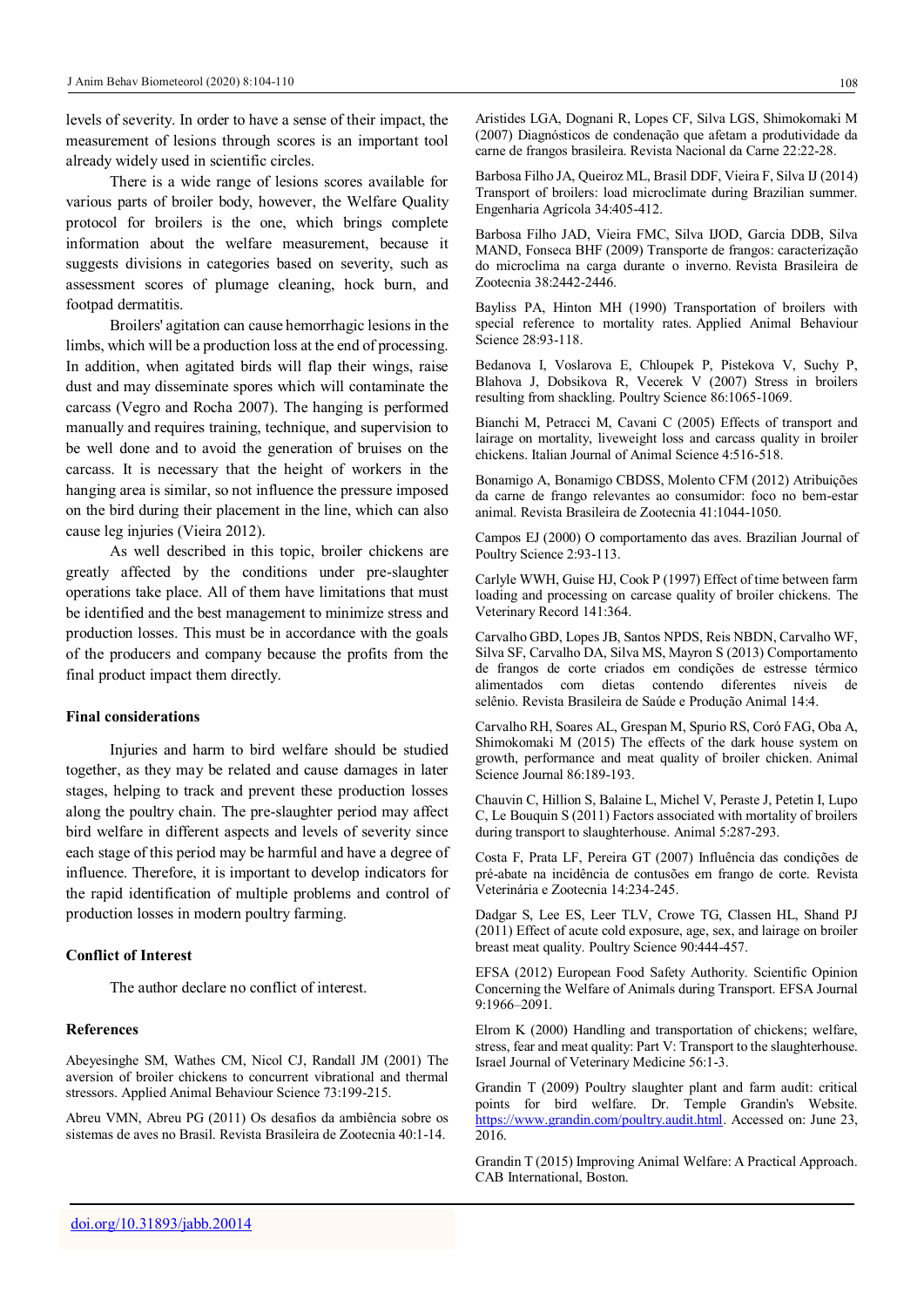Gregory NG, Austin SD (1992) Causes of trauma in broilers arriving dead at poultry processing plants. The Veterinary Record 131:501- 503.

Grilli C, Loschi AR, Rea S, Stocchi R, Leoni L, Conti F (2015) Welfare indicators during broiler slaughtering. British Poultry Science 56:1-5.

Jacobs L, Delezie E, Duchateau L, Goethals K, Tuyttens FA (2016a) Impact of the separate pre-slaughter stages on broiler chicken welfare. Poultry Science 96:266-273.

Jacobs L, Delezie E, Duchateau L, Goethals K, Tuyttens FA (2016b) Broiler chickens dead on arrival: associated risk factors and welfare indicators. Poultry Science 96:259-265.

Jones RB, Satterlee DG (1997) Restricted visual input reduces struggling in shackled broiler chickens. Applied Animal Behaviour Science 52:109-117.

Kettlewell PJ (1989) Physiological aspects of broiler transportation. World's Poultry Science Journal 46:219-227.

Kettlewell PJ, Hoxey RP, Mitchell MA (2000) Heat produced by broiler chickens in a commercial transport vehicle. Journal of Agricultural Engineering Research 75:315-326.

Kittelsen KE, Granquist EG, Kolbjørnsen Ø, Nafstad O, Moe RO (2015a) A comparison of post-mortem findings in broilers dead-onfarm and broilers dead-on-arrival at the abattoir. Poultry science 94:2622-2629.

Kittelsen KE, Granquist EG, Vasdal G, Tolo E, Moe RO (2015b) Effects of catching and transportation versus pre-slaughter handling at the abattoir on the prevalence of wing fractures in broilers. Animal Welfare 24:387-389.

Knierim U, Gocke A (2003) Effect of catching broilers by hand or machine on rates of injuries and dead-on-arrivals. Animal Welfare 12:63-73.

Lacy MP, Czarick M (1998) Mechanical harvesting of broilers. Poultry Science 77:1794-1797.

Langkabel N, Baumann MP, Feiler A, Sanguankiat A, Fries R (2015) Influence of two catching methods on the occurrence of lesions in broilers. Poultry Science 94:1735-1741.

Leandro NSM, Rocha PT, Stringhini JH, Schaitl M, Fortes RM (2001) Efeito do tipo de captura dos frangos de corte sobre a qualidade da carcaça. Ciência Animal Brasileira 2:97-100.

MacCaluim JM, Abeyesinghe SM, White RP, Wathes CM (2003) A continuous-choice assessment of the domestic fowl's aversion to concurrent transport stressors. Animal Welfare 12:95-107.

Mendes AA, Komiyama CM (2011) Estratégias de manejo de frangos de corte visando qualidade de carcaça e carne. Revista Brasileira de Zootecnia/Brazilian Journal of Animal Science 352- 357.

Mitchell MA, Kettlewell PJ (1994) Road transportation of broiler chickens: induction of physiological stress. World's Poultry Science Journal 50:57-59.

Mitchell MA, Kettlewell PJ (1998) Physiological stress and welfare of broiler chickens in transit: solutions not problems! Poultry Science 77:1803-1814.

Nijdam E, Arens P, Lambooij E, Decuypere E, Stegeman JA (2004) Factors influencing bruises and mortality of broilers during catching, transport, and lairage. Poultry Science 83:1610-1615.

Nijdam E, Zailan AR, Van Eck JH, Decuypere E, Stegeman JA (2005) Pathological features in dead on arrival broilers with special reference to heart disorders. Poultry Science 85:1303-1308.

Pilecco M, Almeida Paz ICL, Tabaldi LA, Nääs IA, Garcia RG, Caldara FR, Francisco NS (2013) Training of catching teams and reduction of back scratches in broilers. Brazilian Journal of Poultry Science 15:283-286.

Queiroz MDV, Barbosa Filho JAD, Duarte LM, Brasil DDF, Gadelha CRF (2015) Environmental and physiological variables during the catching of broilers. Brazilian Journal of Poultry Science 17:37-44.

Ritz CW, Webster AB, Czarick III M (2005) Evaluation of hot weather thermal environment and incidence of mortality associated with broiler live haul. Journal of Applied Poultry Research 14:594- 602.

Santana ÂP, Murata LS, Freitas CGD, Delphino MK, Pimentel CM (2008) Causes of condemnation of carcasses from poultry in slaughterhouses located in State of Goiás, Brazil. Ciência Rural 38:2587-2592.

Schiassi L, Yanagi Junior T, Ferraz PF, Campos AT, Silva GR, Abreu LH (2015) Comportamento de frangos de corte submetidos a diferentes ambientes térmicos. Engenharia Agrícola 35:390-396.

Schwartzkopf-Genswein KS, Faucitano L, Dadgar S, Shand P, González LA, Crowe TG (2012) Road transport of cattle, swine and poultry in North America and its impact on animal welfare, carcass and meat quality: A review. Meat Science 92:227-243.

Silva ID, Vieira FMC (2010) Ambiência animal e as perdas produtivas no manejo pré-abate: o caso da avicultura de corte brasileira. Archivos de Zootecnia 59:113-31.

Silva MAND, Barbosa Filho JAD, Silva CJMD, Rosário MFD, Silva IJOD, Coelho AAD, Savino VJM (2007) Avaliação do estresse térmico em condição simulada de transporte de frangos de corte. Revista Brasileira de Zootecnia 36:1126-1130.

Spurio RS, Soares AL, Carvalho RH, Silveira Junior V, Grespan M, Oba A, Shimokomaki M (2016) Improving transport container design to reduce broiler chicken PSE (pale, soft, exudative) meat in Brazil. Animal Science Journal 87:277-283.

Strawford ML, Watts JM, Crowe TG, Classen HL, Shand PJ (2011) The effect of simulated cold weather transport on core body temperature and behavior of broilers. Poultry Science 90:2415-2424.

Vecerek V, Grbalova S, Voslarova E, Janackova B, Malena M (2006) Effects of travel distance and the season of the year on death rates of broilers transported to poultry processing plants. Poultry Science 85:1881-1884.

Vegro CLR, Rocha MB (2007) Expectativas tecnológicas para o segmento de carnes de aves e suínos. Informações Econômicas 37:15-27.

Vieira FMC, Silva IJOD, Barbosa Filho JAD, Vieira AMC (2010) Productive losses on broiler preslaughter operations: effects of the distance from farms to abattoirs and of lairage time in a climatized holding area. Revista Brasileira de Zootecnia 39:2471-2476.

Vieira FMC, Silva IJO, Barbosa Filho JAD, Vieira AMC, Broom DM (2011) Preslaughter mortality of broilers in relation to lairage and season in a subtropical climate. Poultry Science 90:2127-2133.

Vieira SL (2012) Qualidade Visual de Carcaça de Frangos de Corte - Uma abordagem a partir do ambiente de produção. Rede Editora e Serviços de Clipping Ltda, São Paulo.